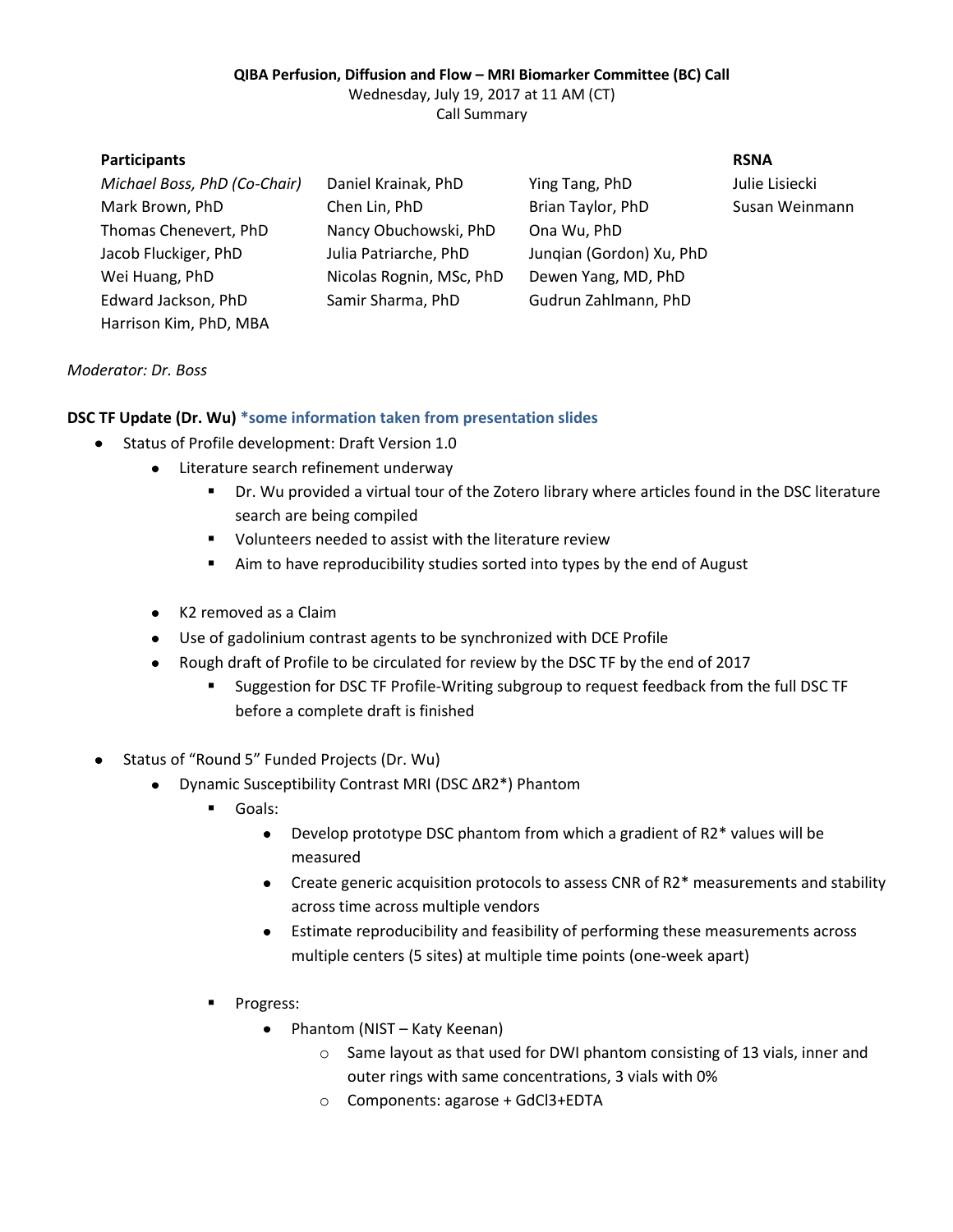- MRI acquisition protocol to be sent to other sites and tested on other vendors
- Software Analysis
	- o Matlab GUI (inspired by Drs. Chenevert and Malyarenko, University of Michigan) for ROI placement
	- o Accept DICOM or NifTI format (flip images if necessary)
	- o Reads 3 rotations
	- o Outputs change in R2\*
- Status of "Round 6" Funded Projects (Dr. Wu on behalf of Dr. Erickson)
	- A web-based tool for creating DSC DROs interface/software to select input image parameters has been developed
		- Two of three software packages were collected for creating DSC DROs, and a web-based interface was created
			- o Python, used at Mayo, was converted to MATLAB at MGH
			- o Vanderbilt: prefers to share pixels rather than software; required storage being evaluated versus extracting from The Cancer Imaging Archive (TCIA), which will have very large collection
		- User Interface (UI) was developed by Mayo
		- Initial testing of online analytics under the new Girder platform may be performed by Drs. Barboriak and Laue; Dr. Boss to follow up with Dr. Erickson for details
		- UI is modeled in FLASK, Dr. Quarles to provide pixel data for testing
		- Provides a model/template for other DRO creation tools that can be referenced from the QIBA website at:<https://www.rsna.org/QIDW/> )
		- Profile completion hinges upon completion of this groundwork project
	- Next Steps:
		- Obtain data from Quarles and decide correct 'size'
		- Confirm UI is useable
		- Convert UI to Web (FLASK)
		- Convert compute models to Docker
		- Connect Web UI to Docker (Grunt)
		- Load UI and compute modules into Amazon Web Services (AWS)

### **QIBA Dashboard (Dr. Boss)**

- Outlines every step in the Profile process and allows group designee to track and mark tasks as they are completed
- Coordinating Committee tab needed with a general modality activity overview to be shared with the Steering Committee
- This document is currently being tested, but Dr. Boss to send Google Sheet link to PDF-MRI Task Force leaders if Mr. O'Donnell confirms that it is ready for distribution